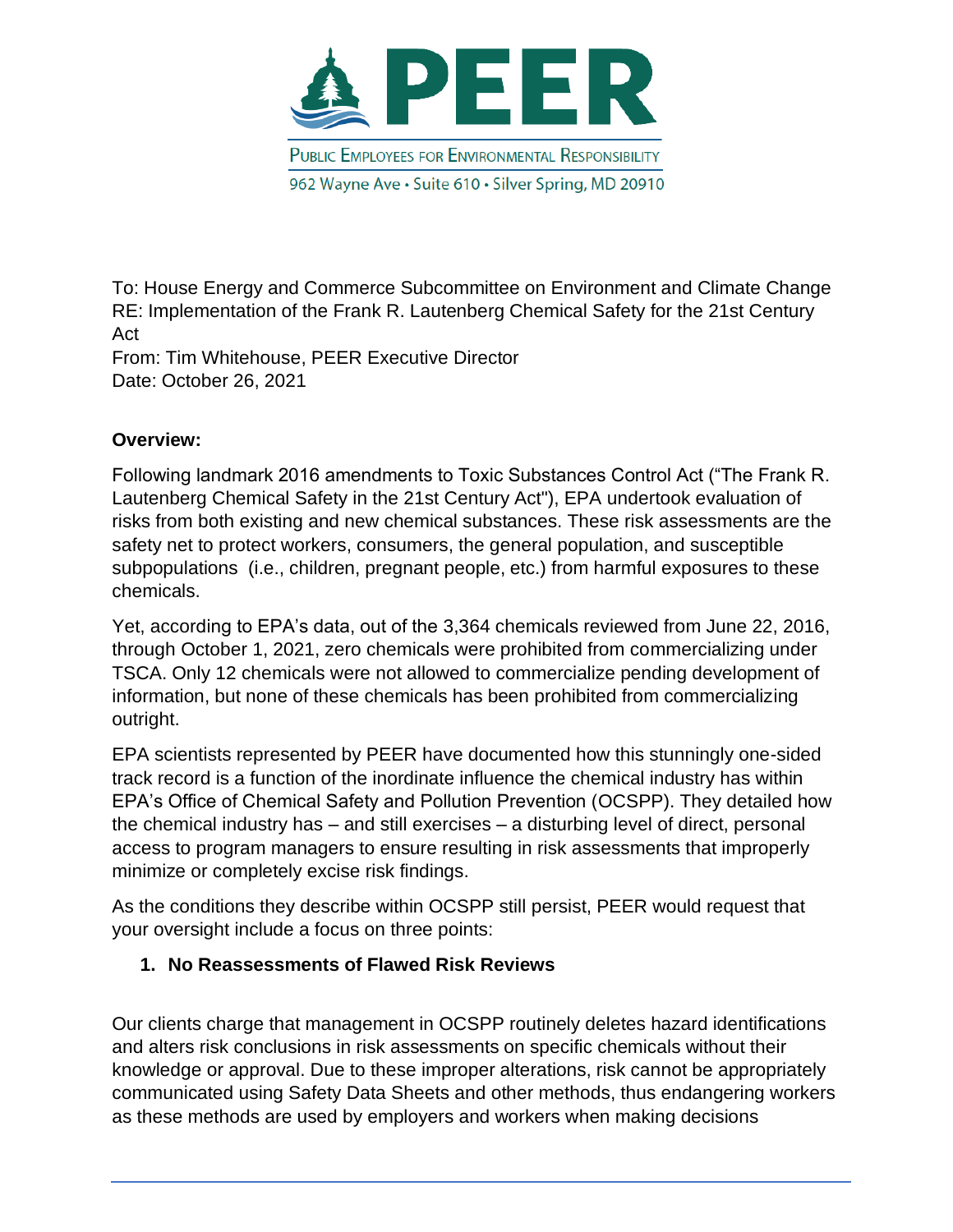regarding mitigation of risks in the workplace. Removal of hazard assessments precludes workers from being able to make informed decisions about their personal safety.

This is no small concern. Occupational diseases caused by industrial chemicals result in an estimated annual 50,000 to 70,000 deaths and 350,000 cases of illness in the United States.

Yet, OCSPP has no plans to reassess any of the assessments identified as inaccurate and/or incomplete. Indeed, it appears that even when manufacturers become aware of new information about risks posed by chemicals already on the market, EPA does not use these data to reassess those chemicals or warn the public. The agency should be pressed to disclose its plan to remedy this critical failure, including the timeline for completing these reassessments.

## **II. No Discipline of Responsible Managers**

Our clients identified OCSPP managers who issued these improper orders yet, these same managers remain in place. One manager repeatedly named in these complaints was recently named to lead efforts "to triage scientific integrity issues" and develop a "rapid response" to "mediate" concerns raised by staff scientists.

This manager is also married to a consultant for the chemical industry. The exact nature of the spouse's work has not been disclosed as a PEER Freedom of Information Act request has revealed there is no recusal by the EPA manager on file.

According to scientists' disclosures, several managers consistently take a pro-industry stance on a wide range of chemicals and advocate for the removal of whole areas of chemical risk entirely from assessments. They also frequently pressured scientists to hurry approval of favorable ("not likely to pose a risk") assessments.

These managers are central figures in accommodating industry complaints that trigger putting a chemical assessment in a category called "hair on fire" ("HOF" for short) cases that are then prioritized by the agency managers for review. In one recent email, a manager urged scientists: "Please move this not likely expeditiously, as the submitter is anxious." The submitter is the chemical manufacturer, and "not likely" is shorthand for "not likely to present risk."

In this new "triage" position, this manager is able to stifle additional scientific complaints before they become formal.

In another case, another manager asked consultants to provide a "science override button," whereby they could ignore the risk assessors' conclusions. We would urge the Subcommittee to explore whether the "culture" of an organization can be changed if the main architects of that culture remain in place.